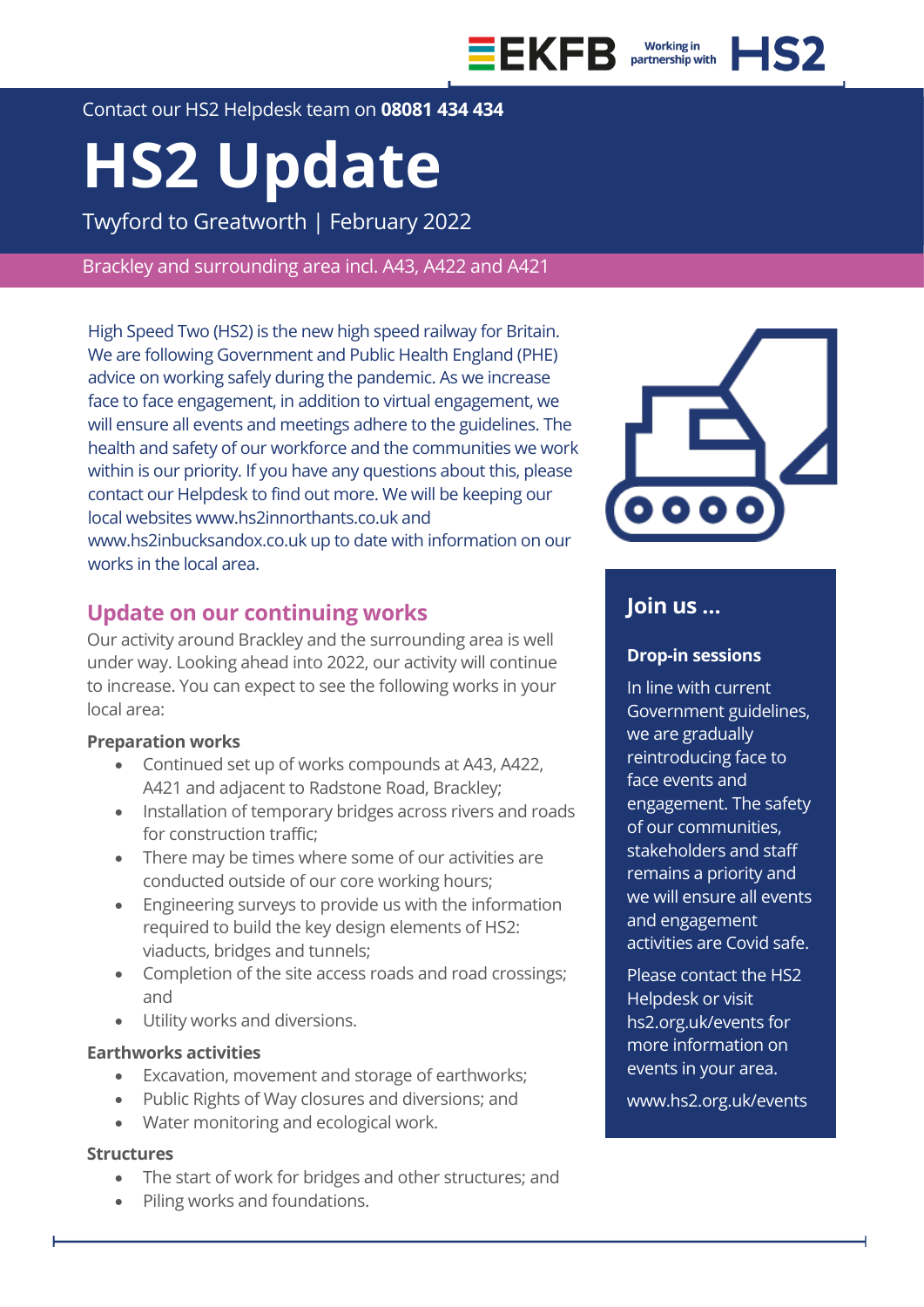

# **Update on works**

# **Compound updates**

Many of our compounds will be entering their final stages of completion in the Spring of 2022. There are two types of construction compounds that we use: main construction compounds and satellite construction compounds.

Our main construction compounds will act as strategic hubs for core project management activities such as: engineering, planning and construction delivery as well as for office-based construction personnel. They will include offices, storage for materials (such as aggregates, structural steel, steel reinforcement) and maintenance and parking facilities (for site plant, lorries and staff cars), together with the main welfare facilities for construction personnel. Our main construction compounds will be located at:

- A43
- A421
- A422
- A4421

The other type of compounds we will have, known as satellite construction compounds, will generally be smaller. They will provide offices for a limited number of



construction personnel and will include local storage for plant and materials, welfare facilities, and limited car parking. Some of our satellite construction compounds are located at:

- Chetwode
- A421 temporary satellite compound until the main compound is completed.
- A422 –temporary satellite compound south of the A422 until the main compound is completed.



*Plant operating on site in Finmere, December 2021.*



*Temporary cabins being installed at one of our compounds, 2021.*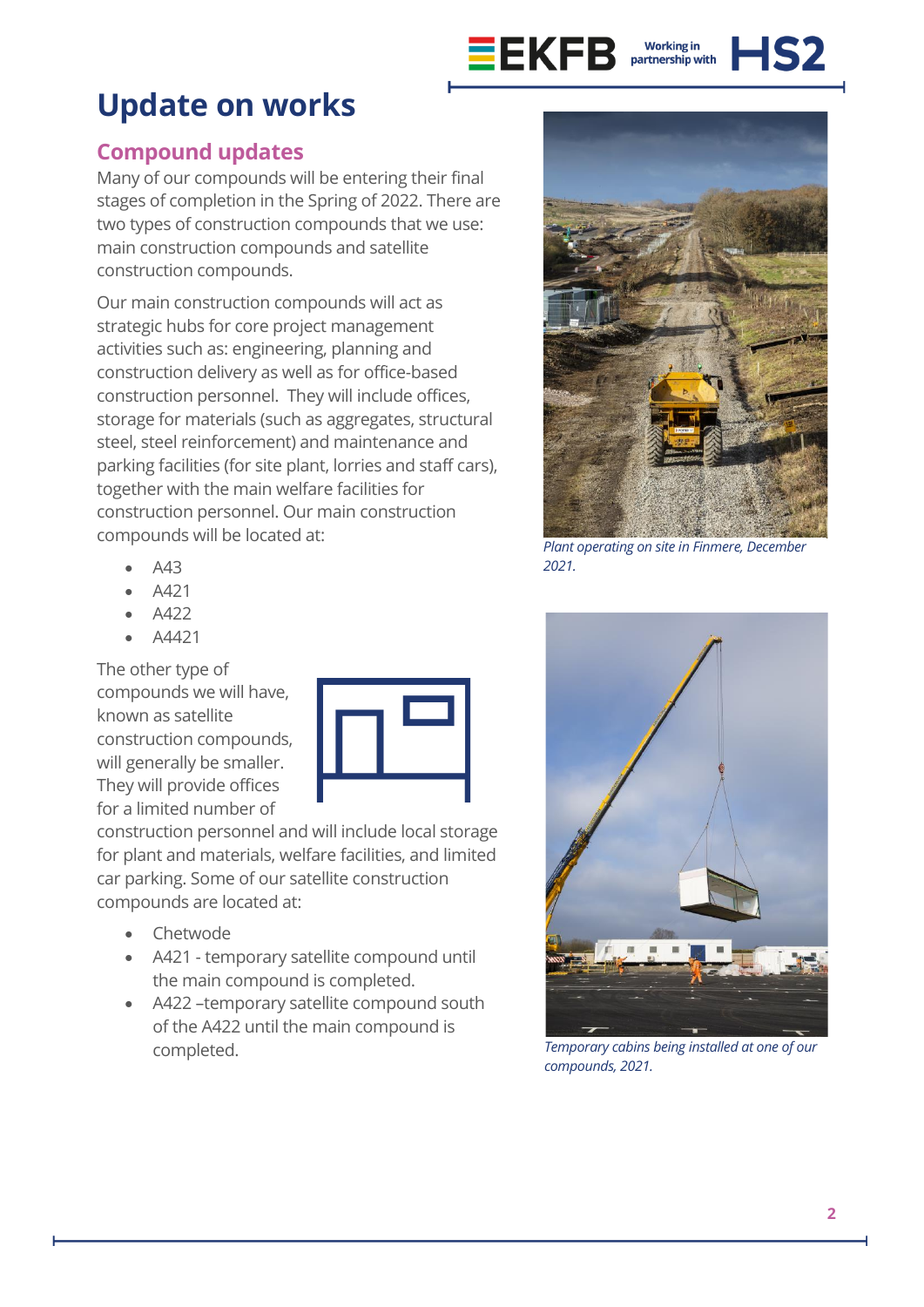

# **Site access road crossing areas**

There are several locations where our internal site access road meets the local road network. For reasons of safety, we need to install crossing points in these areas.

- Preston Bissett Road, Chetwode
- Main Street, Chetwode
- Stratton Audley Road, Chetwode
- Featherbed Lane, Mixbury
- Radstone Road
- West Street, near Twyford
- A422 Brackley Road

At many of these locations we are nearing the completion of our crossing points. In 2022, you will begin to see gates being fitted on to them. This is to keep our construction traffic separated from local traffic. We will also be installing traffic lights at these locations. This is to further ensure the safe and controlled crossing of plant and machinery that are travelling between our construction sites and compounds.



# **HS2 cuttings**

There will be instances where we need to create a cutting along the line of route for HS2. A cutting is created through the excavation of soil that will allow the rail line to pass

through surrounding ground. Cuttings are used as part of railway construction to reduce noise, reduce visual impact and to keep the track level.

In 2021, we began works on the Turweston cutting south of the A422, between the villages of Evenley and Westbury. In February, work on the Turweston Cutting north of the A422 will begin. The Barton Hartshorn to Mixbury cutting will also commence this year, between April and June. We are also progressing with our early works on the Brackley cutting, near Radstone, with main works starting in the Summer.

# **A422 diversion works**

Near Turweston, we are continuing our preparatory works for the temporary A422 diversion road and roundabout. We are continuing to excavate the area for the temporary road alignment, ready for the next phase of works.

The new temporary diversion and roundabout are expected to become operational in late 2022. We are aiming to have the temporary overbridge for the new diversion installed by the end of the Summer. Over the next few months, as further detailed updates become available, we will publish them on our

[www.hs2inoxandbucks.co.uk](http://www.hs2inoxandbucks.co.uk/) webpage.

# **Temporary internal bridges**

Some of our internal site access roads will need to cross over public road networks or small bodies of water.



In early 2022, we will begin the construction of further temporary bridges for our internal site access roads. In early February will see the preparation for a temporary bridge over the A421. This bridge is expected to be installed over the Summer and become operational in early Autumn, helping to reduce our impact on the local road network.



*Example showing the temporary bailey bridge that was constructed for our construction vehicles to cross the A4421.*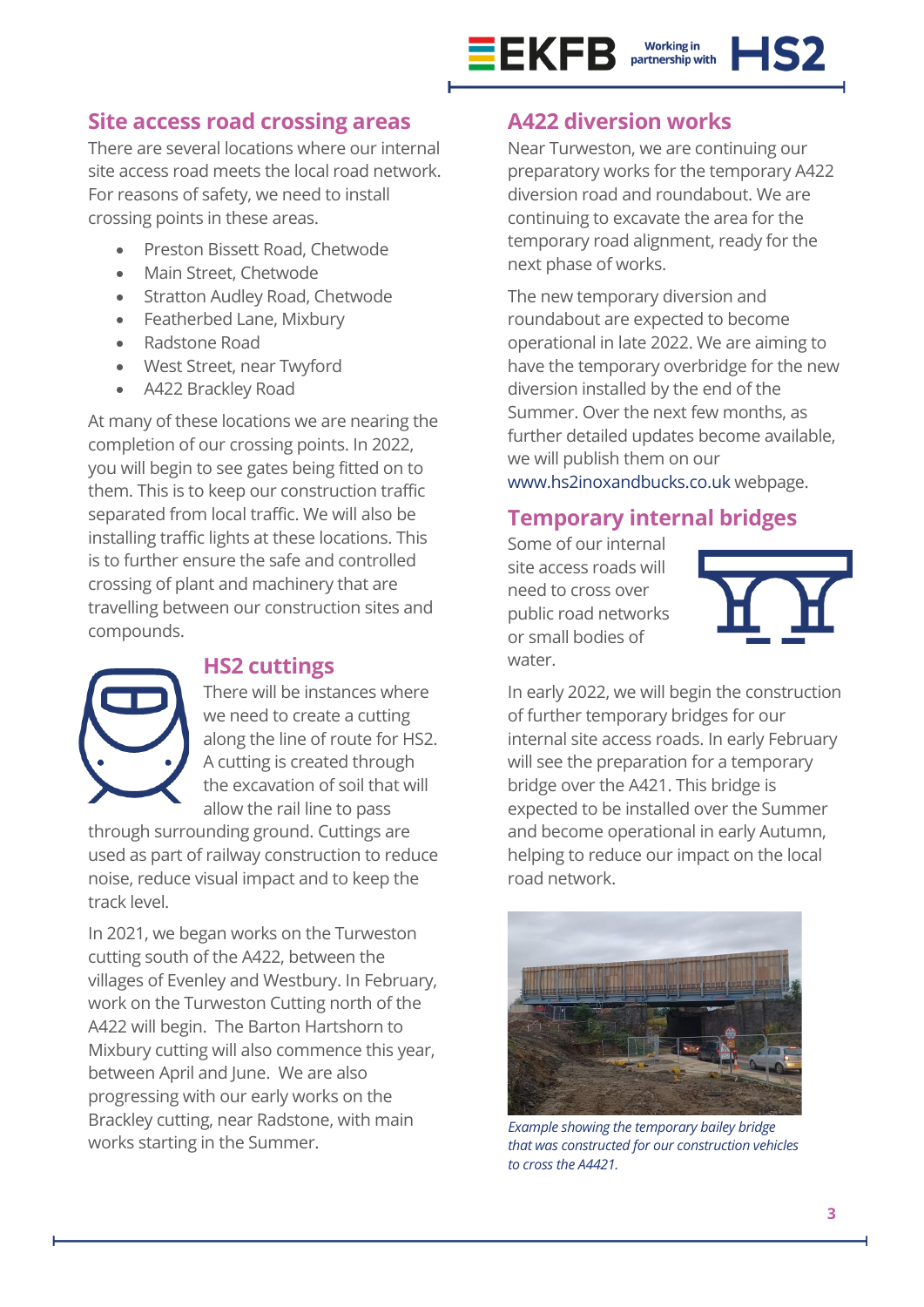

# **Public Rights of Way**

Most rural areas have an extensive network of public rights of way which include footpaths, bridleways and byways.



Between Radstone and Greatworth, we are continuing the construction of our site access and haul road. These will cross a number of Public Rights of Way (PRoW). Where possible, temporary gates will

be installed enabling the public to safely cross our site access and haul road to continue along the PRoW. However, for reasons of safety, some may need to be closed and or diverted to enable future works.

# **Break from highways**

In 2022 as part of our preparatory works for our site access crossing points, we will continue the construction of our break from highways on the A43. A break from highway is the creation of a site access point or entrance for traffic coming into our compound.

While we construct this safe access to our compound, there will be temporary narrowed lines in place on the A43 northbound.

While narrowed lanes are in place, for

reasons of safety, cyclists will be unable to use this section of the A43.



# **Biodiveristy and wildlife**

HS2 continues to undertake one of the largest ecological surveys in the UK. Some of the UK's most experienced and leading ecological consultants are working with us, and our work is supported with technical input and advice from specialist ecologists, including recognised experts on species such as barn owls.

To avoid the risk of potential disturbance to breeding barn owls during construction, HS2 are installing temporary nest sites outside the area of risk and closing off potential nest sites where disturbance to barn owls may occur.

Before the line becomes operational and to maintain the breeding population, HS2 are creating up to 240 new artificial nest

sites at least 3km from the railway.

To date, 135 temporary nesting sites, such as the one shown in the image to the right, have been installed.



*Temporary nest boxes for barn owls being installed, 2021.*

# **Social Value**

Looking ahead into 2022, we are excited to expand our engagement with local schools along the route of HS2. Some of our activities include; apprenticeships, attendance at career events up and down the country, mentoring schemes and work experience programmes.

At peak construction we'll need 30,000 people and 2,000 apprentices to design and build HS2. Our Education Programme is vital to leaving a skills legacy from building and designing the new railway. It raises awareness of the Project and inspires the next generation to different careers by highlighting the diversity of jobs and skills required to deliver HS2.

For further information about the HS2 Educational programme please visit our website, [www.hs2.org.uk](http://www.hs2.org.uk/) .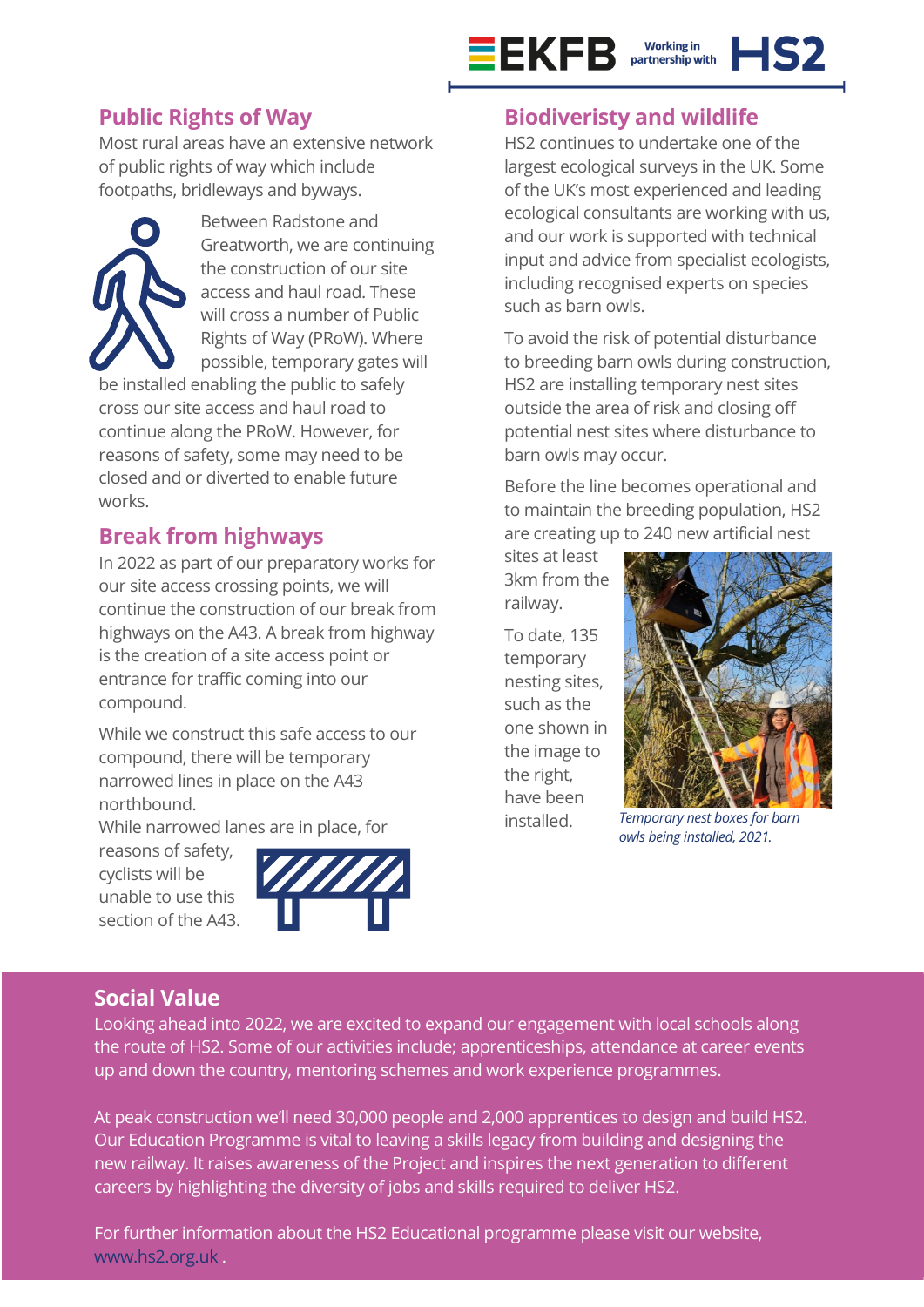

**November drop-in sessions**

In late-November we hosted two drop-in sessions in Whitfield and Brackley. These were opportunities for the local communities to find out more about the project and what it means for the local area.

At these events individuals were able to speak to our engagement teams about the construction look ahead, the environment, see maps and plans of the project as well as ask questions about our upcoming works. The next set of drop-in sessions are expected to take place in early Spring.

**I spent about 90 minutes with your team and my key take away of the event was a great success. The event was very professional and the room about the correct size and very conducive to cater for the gradual flow of visitors**

# **Brackley Food Bank**

Throughout September, our five delivery teams within EKFB participated in a 'Race the Trace' which saw teams "race"the length of the HS2 trace that EKFB are delivering.

The Twyford to Greatworth team raised over £1000 which was donated to The Brackley Food Bank. All five delivery teams together have helped to raise a staggering £6073 for local charities up and down the trace.





*The image above is from the drop-in session visiting Brackley on the 25 November. Engagement Manager, Dave Butcher, speaks with local members of the community.*

# **Mobile Visitor Centre**

In 2022, you can expect to see our new mobile visitor centre visiting a local village near you! This specialised vehicle will enable us to increase the reach and visibility of our local engagement team, while giving communities a safe, comfortable space where they can find out more about the HS2 project and the work EKFB do.

Prior to visiting your area, your local Engagement Manager will send out updates letting communities know where and when they will be visiting with our mobile visitor centre. If you have any suggested locations for us to visit, please let us know through the HS2 Helpdesk.

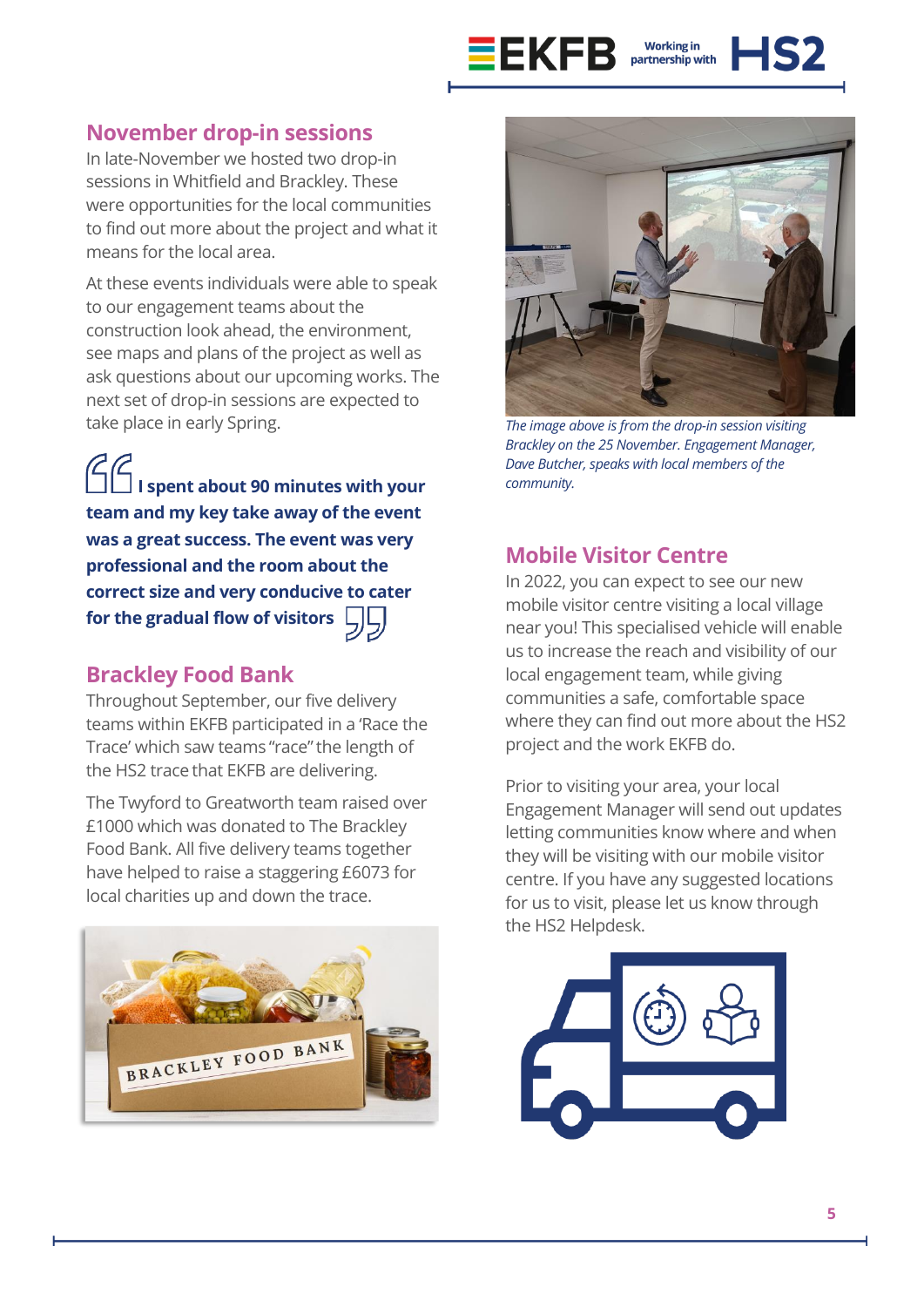

# Your feedback matters to us...



**HS2 Helpdesk is an email** and freephone service available for all queries.

# $H<sub>2</sub>$

In your area, we are responding to queries in less than 4 days.

### You said, we did...



We recently delivered a route wide briefing on minimising lighting at our sites overnight<br>and ensuring we abide to the Code of Construction Practice.





"Can you help us run a<br>Covid-safe community<br>event at Christmas?"

We provided mobile lighting for a Christmas shopping event in a Christmas shopping event in<br>Bucks and a school fayre in<br>Northants, so they could take<br>place safely outside.



In the last 6 months, we received 127

complaints across our 80km section:



Community meetings & engagement

# **Frequently Asked Questions**

# **Some of our most commonly asked questions in your area**

### **Q: I'm concerned about mud on my local roads from your construction sites.**

A: We have a suite of road sweepers that are operational throughout our normal working hours, they cover our HGV routes as well as locations near our sites and compounds. Alongside this we have our Traffic Safety Control Officers who are on site daily, monitoring the road conditions, traffic congestion and more.

### **Q: Why are your worksites lit up at night?**

A: We have 24/7 security at our construction sites and therefore we need appropriate lighting for the safety and welfare of our security staff. Where possible we switch off the majority of lights overnight and we ensure all lighting is correctly positioned and monitored in line with HS2's Code of Construction Practice. Light pollution may also occur when essential overnight working takes place – such as during the A422 diversion works and when the A43 break from highway work begins.

# **Q: I've witnessed traffic lights being set up earlier than the times advertised, is this standard practice?**

A: There may be a short duration outside of the advertised times to allow for our traffic management crews to set-up or take-down road signage and traffic equipment. Traffic equipment may also remain in place on the roadside when lane or road closures are not operational to allow for reduced set up time and minimise delays.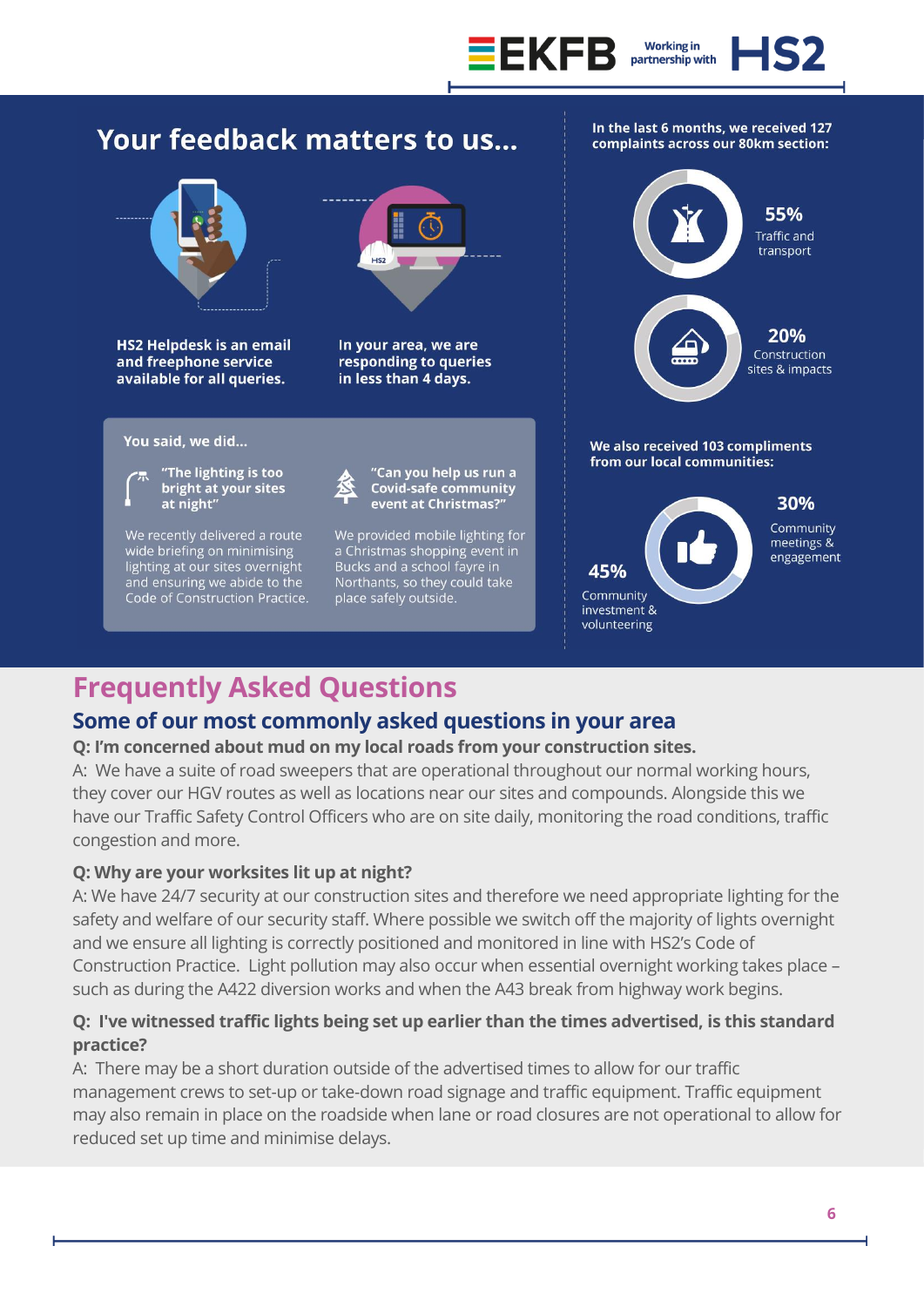

# **Community Investment**

In October 2021, Arjun Sharma a Section Engineer working in the area of Twyford to Greatworth gave an impressive presentation at Magdalen College School in Brackley to promote civil engineering.

He also shared advice regarding careers, life paths and decision making to the year 10s and those in the years above who are interested in Engineering specifically.

The Head of the Science Faculty and Careers Dr Nick Dixon said: Arjun's presentation was truly inspirational and if I didn't love my job I would definitely retrain! It was clear that he had spent a long time preparing his PowerPoint and talk. It was full of important lessons about perseverance, working in a job and with colleagues that you love, and the importance of working hard at school. I have been in charge of careers here for seven years and this was the best presentation we have had. He was an absolute credit to your organisation. I cannot thank you and him enough."





# **Water management**

Water management will be key for EKFB in the next 6 months. The ponds and drainage ditches that have been and that are going to be constructed, will be

used to manage water on site.

The ponds will provide two uses. Silty water from the construction areas will be diverted to the ponds to allow the silt to settle during the winter months. The water from the ponds will then be used on site as dust suppression throughout the summer.



There will be on going monitoring and sampling of ground water and surface water across our sites. Everything we do with the water environment is regulated by the Environment Agency in according with the existing stringent regulations. HS2 also works closely with Thames Water and Affinity Water to provide all the water needed by construction from existing resources.